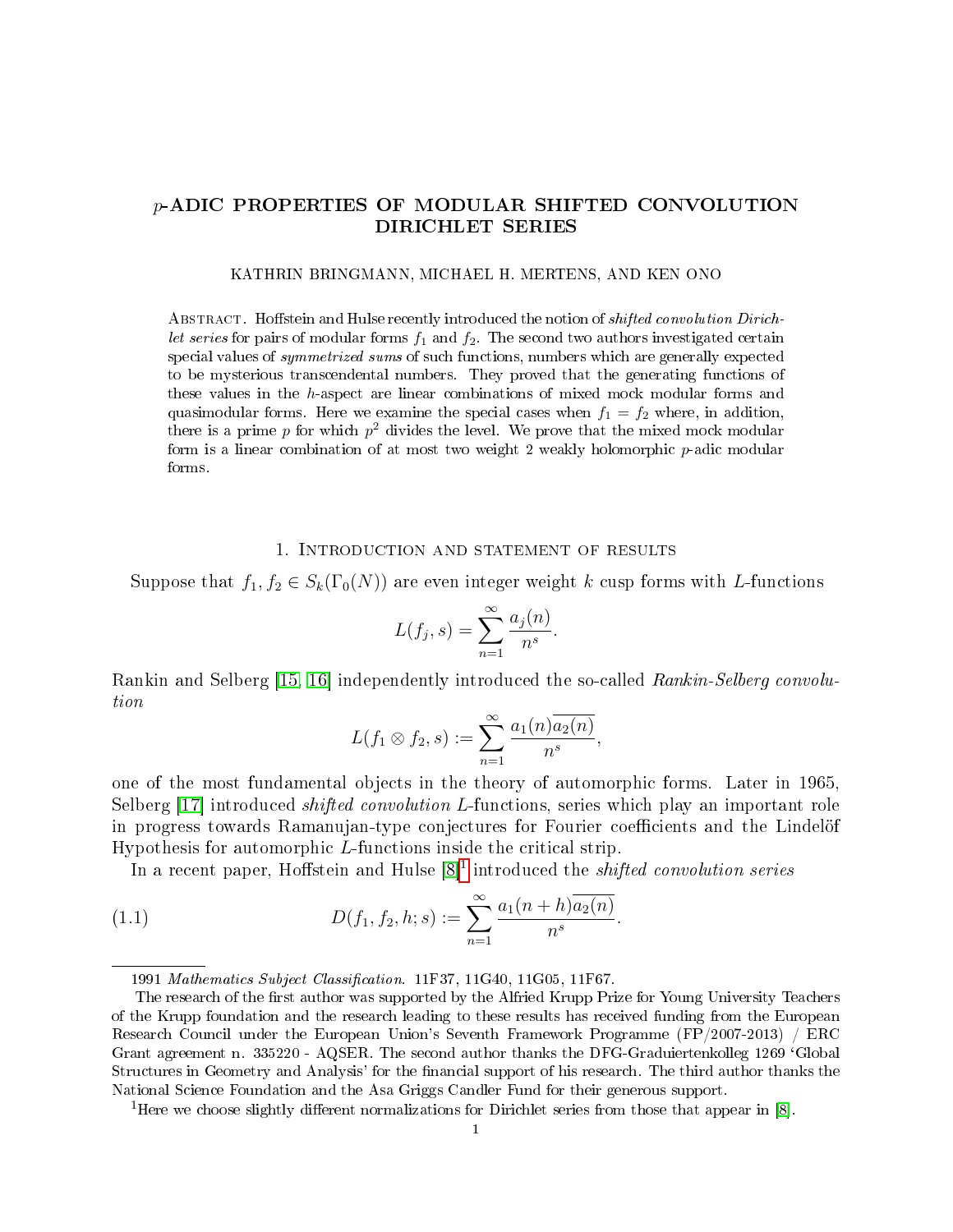They obtained the meromorphic continuation of these series and certain multiple Dirichlet series which are obtained by additionally summing in  $h$  aspect.

The second two authors recently investigated various symmetrized forms of these Dirichlet series  $[11]$ , and they proved that the generating functions of certain special values in h-aspect are sums of mixed mock modular forms and quasimodular forms.

Here we study the special case where  $f_1 = f_2$  is an even integer weight newform. For each positive integer h we define the *symmetrized shifted convolution* Dirichlet series

<span id="page-1-1"></span>(1.2) 
$$
\widehat{D}(f, f, h; s) := D(f, f, h; s) - D(\overline{f}, \overline{f}, -h; s).
$$

If f has weight  $k$ , then we define the generating function

<span id="page-1-2"></span>(1.3) 
$$
\mathbb{L}(f, f; \tau) := \sum_{h=1}^{\infty} \widehat{D}(f, f, h; k-1) q^h,
$$

where  $q := e^{2\pi i \tau}$  and  $\tau \in \mathbb{H}$ , the upper-half of the complex plane. In [\[11\]](#page-11-4), the second two authors proved that  $\mathbb{L}(f, f; \tau)$  is the sum of a weight 2 mixed mock modular form and a weight 2 quasimodular form.

<span id="page-1-0"></span>For example, if  $f = \Delta$ , the normalized weight 12 cusp form on  $SL_2(\mathbb{Z})$ , then we have that (1.4)  $\mathbb{L}(\Delta, \Delta; \tau) = -33.383... q + 266.439... q^2 - 1519.218... q^3 + 4827.434... q^4 - ...$ 

Using the usual Eisenstein series  $E_{2k} = E_{2k}(\tau)$  and Klein's j-function, we let

$$
\sum_{n=-1}^{\infty} r(n)q^n := -\Delta (j^2 - 1464j - \alpha^2 + 1464\alpha) ,
$$

where  $\alpha = 106.10455...$  If  $\beta = 2.8402...$ , then Theorem 1.1 of [\[11\]](#page-11-4) is illustrated by the identity

$$
\mathbb{L}(\Delta, \Delta; \tau) = -\frac{\Delta}{\beta} \left( \frac{65520}{691} - \sum_{n \neq 0} r(n) n^{-11} q^n \right) - \frac{E_2}{\beta}.
$$

The first summand above is a weight 2 mixed mock modular form; it is essentially the product of the weight 12 modular form  $\Delta$  with the weight  $-10$  mock modular form (see Section [2\)](#page-3-0)

$$
\frac{65520}{691} - \sum_{n \neq 0} r(n) n^{-11} q^n.
$$

The second summand  $-E_2/\beta$  is a weight 2 quasimodular form.

The numerics in [\(1.4\)](#page-1-0) provide evidence for the general belief that such special values are mysterious transcendental numbers. In this case, their algebraic properties are dictated by the constants  $\alpha$  and  $\beta$ . In particular, these constants are the only sources of irrationality for the coefficients in the generating function. Therefore, to better understand these special values, it is natural to investigate situations where these q-series are nearly algebraic, and to then investigate their  $p$ -adic properties. In this note we identify one particular situation where these difficulties can be addressed.

To make this precise, we make use of Eichler integrals, p-adic modular forms, and weight 2 weakly holomorphic quasimodular forms. If  $F(\tau) = \sum_{n \in \mathbb{Z}} A(n)q^n$  is a weight k weakly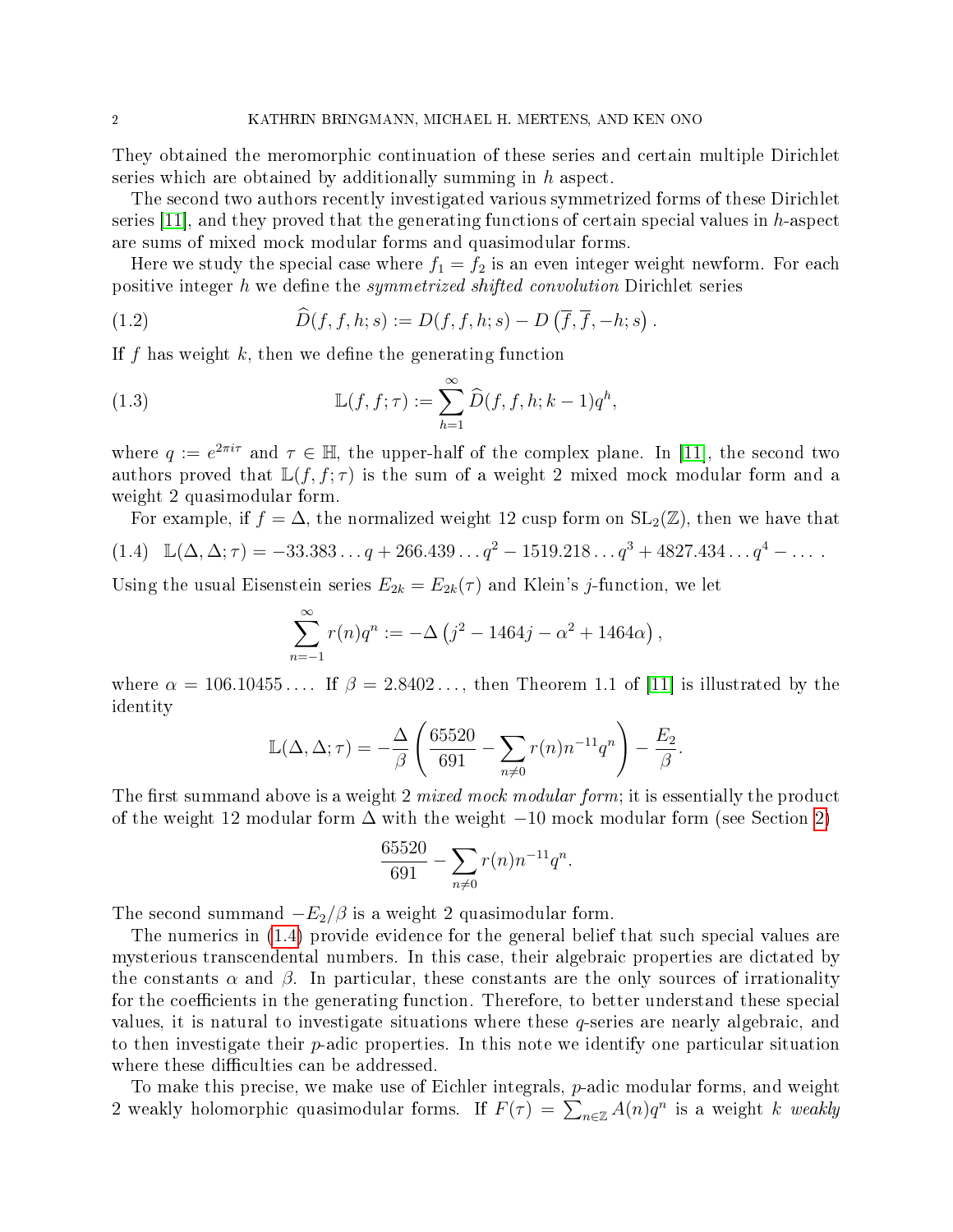holomorphic modular form, one whose poles (if any) are supported at cusps, then its Eichler integral is

$$
\mathcal{E}_F(\tau) := \sum_{n \neq 0} A(n) n^{1-k} q^n.
$$

Following the seminal work $^2$  $^2$  of Serre [\[19\]](#page-12-0), we say that a  $q$ -series  $G(q)$  is a *weakly holomorphic*  $p\text{-}adic\ modular\ form\ of\ weight\ k\ \text{if there exists a sequence of weakly holomorphic modular}\$ forms whose coefficients p-adically tend to those of  $G(q)$ , with the additional property that their weights  $p$ -adically tend to  $k$ . Finally, we require weight 2 weakly holomorphic quasimodular forms. If  $M_{2}^{!}(\Gamma_{0}(N))$  denotes the space of weight  $2$  weakly holomorphic modular forms on  $\Gamma_0(N)$ , then the space of weight 2 weakly holomorphic quasimodular forms is defined as

$$
\widetilde{M}_2^!(\Gamma_0(N)) := \mathbb{C}E_2 \oplus M_2^!(\Gamma_0(N)).
$$

For even weight newforms f whose level is divisible by the square of a prime  $p$ , we obtain the following theorem about the *p*-adic properties of  $\mathbb{L}(f, f; \tau)$ .

<span id="page-2-1"></span>**Theorem 1.1.** Let  $f \in S_k(\Gamma_0(N))$  be an even weight newform. If p is a prime with  $p^2 \mid N$ , then there exist constants  $\delta_1, \delta_2 \in \mathbb{C}$ , a weight 2 weakly holomorphic quasimodular form  $\mathcal{Q}_f \in M_2^1(\Gamma_0(N))$ , and a weight  $2-k$  weakly holomorphic p-adic modular form  $\mathcal{L}_f$  for which

$$
\mathbb{L}(f, f; \tau) = \delta_1 f(\tau) \mathcal{L}_f(\tau) + \delta_2 f(\tau) \mathcal{E}_f(\tau) + \mathcal{Q}_f(\tau).
$$

Moreover, if f has complex multiplication, then there are choices with  $\delta_2 = 0$ .

Remark. The proof of Theorem [1.1](#page-2-1) shows that  $\mathcal{E}_f$  is also a weight 2−k p-adic modular form. In fact, it is a weight  $2-k$  cuspidal p-adic modular form, a p-adic limit of cusp forms whose weights have p-adic limit 2−k. Therefore, the mixed mock modular form  $\delta_1 f \mathcal{L}_f + \delta_2 f \mathcal{E}_f$  is the linear combination of a weight 2 weakly holomorphic p-adic modular forms and a weight 2 cuspidal p-adic modular form. Moreover, if f has CM, then  $\mathbb{L}(f, f; \tau)$  is a linear combination of the weight 2 weakly holomorphic p-adic modular form  $f\mathcal{L}_f$  and a quasimodular form  $\mathcal{Q}_f$ .

The proof of Theorem [1.1](#page-2-1) makes use of the theory of harmonic Maass forms and the earlier work of the second two authors [\[11\]](#page-11-4). Theorem 1.1 of [11] implies that  $\mathbb{L}(f, f; \tau)$  is a linear combination of a mixed mock modular form and a weight 2 weakly holomorphic quasimodular form. Therefore, to prove Theorem  $1.1$ , it suffices to show that these mixed mock modular forms can be decomposed as a linear combination of a weight 2 weakly holomorphic  $p$ -adic modular form and  $f\mathcal{E}_f$ . We make use of previous work on the algebraic normalizations of mock modular forms [\[4,](#page-11-5) [6\]](#page-11-6) and the theory of various types of Poincaré series (see Section [3\)](#page-4-0) to establish the existence of these linear combinations. The relationships between the relevant Poincaré series under the differential operators  $D^{k-1}$  and  $\xi_{2-k}$  (see Section [2\)](#page-3-0) plays a critical role in the proof of the theorem. The hypotheses in Theorem [1.1,](#page-2-1) combined with the theory of newforms, implies that the coefficients of the relevant Poincaré series vanish for those exponents that are divisible by  $p$ . This fact depends on an elementary lemma about Kloosterman sums (see Lemma [3.5\)](#page-6-0). These results, combined with some of the more elementary features of Serre's theory of  $p$ -adic modular forms, proves that the mixed mock modular form can be viewed as a weight 2 p-adic modular form, which completes the proof of

<span id="page-2-0"></span><sup>&</sup>lt;sup>2</sup>The notion used here is slightly different from Serre's original definition. We do not require that  $p$ -adic modular forms are limits of holomorphic modular forms.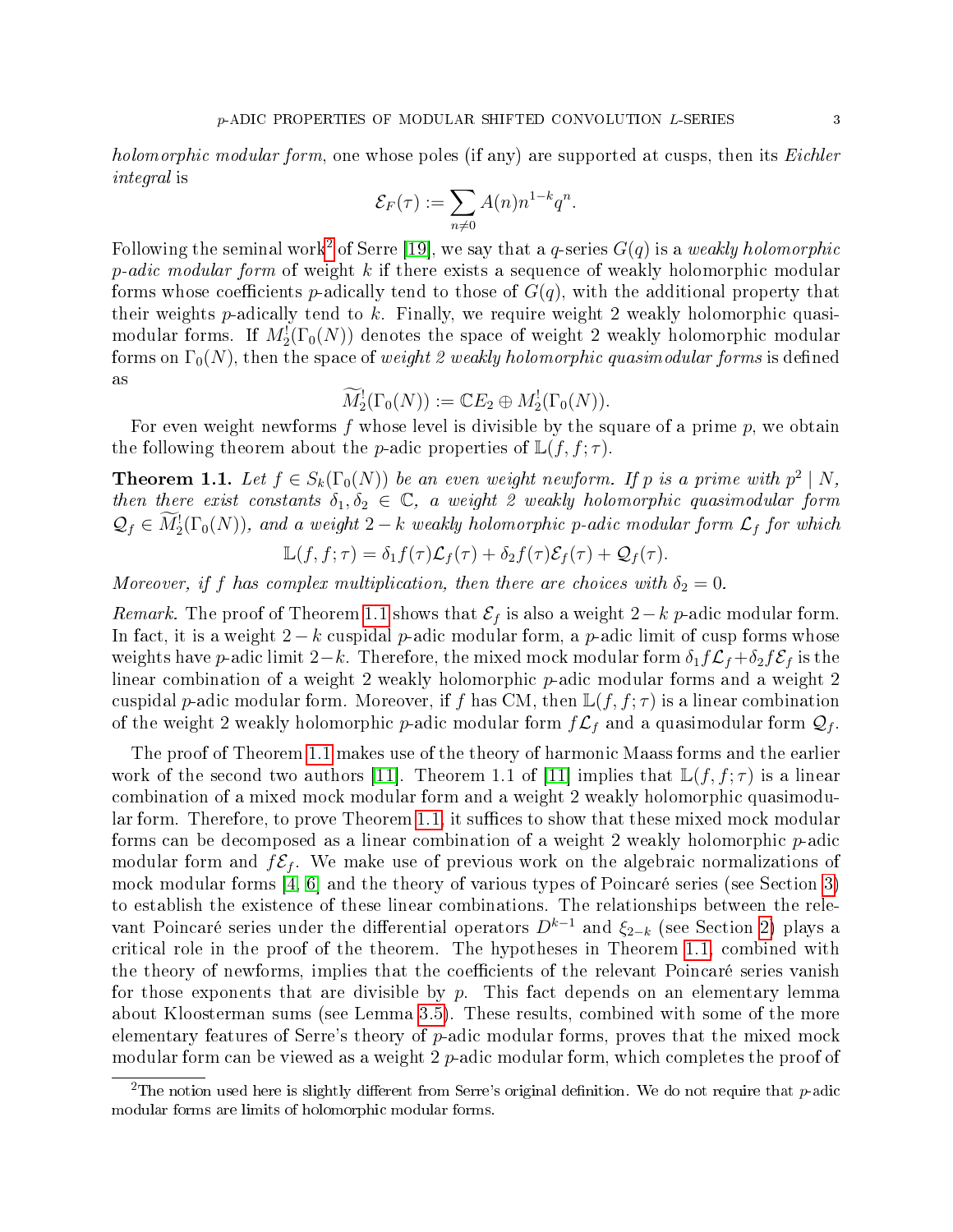Theorem [1.1.](#page-2-1) In Section [6](#page-9-0) we give a detailed example illustrating Theorem [1.1](#page-2-1) and some its consequences concerning the 3-adic properties of the symmetrized shifted convolution special values for the unique weight 4 newform on  $\Gamma_0(9)$ .

## 2. Harmonic Maass forms

<span id="page-3-0"></span>In this brief section we recall the definition and most important facts about harmonic weak Maass forms. For more detailed information we refer the reader to  $(14, 20)$  and the references therein. Throughout, we denote by H the upper-half of the complex plane, and we write  $\tau = x + iy \in \mathbb{H}$ , while k is always an even integer. With this notation, we introduce the weight k hyperbolic Laplacian

$$
\Delta_k := -y^2 \left( \frac{\partial^2}{\partial x^2} + \frac{\partial^2}{\partial y^2} \right) + iky \left( \frac{\partial}{\partial x} + i \frac{\partial}{\partial y} \right)
$$

.

Recall the definition of the weight k slash operator. For a function  $f : \mathbb{H} \to \mathbb{C}$  and  $\gamma =$  $\left(\begin{smallmatrix} a & b \\ c & d \end{smallmatrix}\right) \in \mathrm{SL}_2(\mathbb{Z})$ , we let

$$
f|_{k}\gamma(\tau) := (c\tau + d)^{-k} f\left(\frac{a\tau + b}{c\tau + d}\right).
$$

A smooth function  $f : \mathbb{H} \to \mathbb{C}$  is called a *harmonic (weak) Maass form*<sup>[3](#page-3-1)</sup> of weight  $2-k \in 2\mathbb{Z}$ on  $\Gamma_0(N)$  if the following conditions hold:

- (1)  $f|_{2-k} \gamma = f$  for all  $\gamma \in \Gamma_0(N);$
- (2)  $\Delta_{2-k}(f) = 0;$
- (3) There exists a polynomial  $P_f(q) = \sum_{n \leq 0} c_f^+$  $f_f^+(n)q^n \in \mathbb{C}[q^{-1}]$  such that  $f(\tau) - P_f(q) =$  $O(e^{-\varepsilon y})$  as  $y \to +\infty$  for some  $\varepsilon > 0$ . Analogous conditions are required at all cusps.

The vector space of harmonic Maass forms of weight 2–k on  $\Gamma_0(N)$  is denoted by  $H_{2-k}(\Gamma_0(N))$ .

Remark. Weight 2 − k weakly holomorphic modular forms are annihilated by  $\Delta_{2-k}$ , and so we naturally have that  $M_{2-k}^{\perp}(\Gamma_0(N)) \subset H_{2-k}(\Gamma_0(N)).$ 

The Fourier expansions of such forms split into a *holomorphic part* and a *non-holomorphic* part.

**Lemma 2.1.** A harmonic Maass form f of weight  $2 - k$  has a splitting

$$
f(\tau) = f^+(\tau) + f^-(\tau),
$$

where for some  $m_0 \in \mathbb{Z}$  and  $n_0 \in \mathbb{N}$  we have the Fourier expansions

$$
f^+(\tau) := \sum_{n=m_0}^{\infty} c_f^+(n)q^n,
$$

and

$$
f^{-}(\tau) := \sum_{n=n_0}^{\infty} \overline{c_f^{-}(n)} n^{k-1} \Gamma(1-k; 4\pi n y) q^{-n},
$$

where  $\Gamma(\alpha; x)$  denotes the usual incomplete Gamma-function.

<span id="page-3-1"></span> $3$ We often omit the word 'weak'.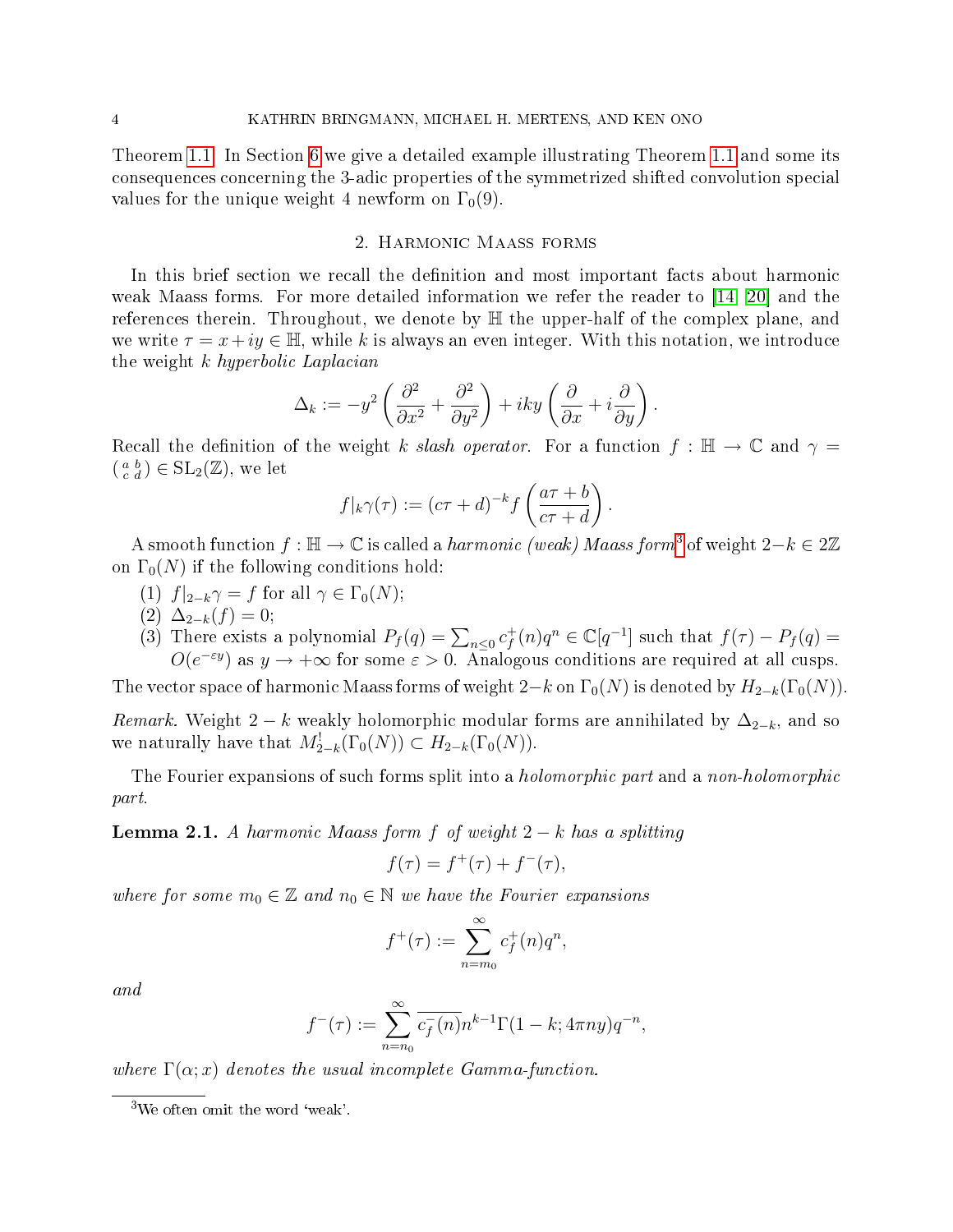The function  $f^+$  (resp.  $f^-$ ) is referred to as the *holomorphic part* (resp. *nonholomorphic part*) of the harmonic Maass form f. The holomorphic part of a harmonic Maass form is called a *mock modular form* whenever  $f^-$  is nontrivial. In many contexts one encounters products of mock modular forms with (weakly holomorphic) modular forms of some fixed weight. These objects and their linear combinations are called *mixed mock modular forms*.

Harmonic Maass forms are related naturally to classical elliptic modular forms by means of various differential operators. The following lemma includes one of the most fundamental relationships concerning the ξ-operator which was introduced Bruinier and Funke (see Proposition 3.2 and Theorem 3.7 of [\[3\]](#page-11-8)).

**Proposition 2.2.** If  $f \in H_{2-k}(\Gamma_0(N))$ , then  $\xi_{2-k}(f) := 2iy^{2-k}\frac{\partial f}{\partial \overline{\tau}}$  is a weight k cusp form on  $\Gamma_0(N)$ . The resulting map  $\xi_{2-k} : H_{2-k}(\Gamma_0(N)) \to S_k(\Gamma_0(N))$  is surjective, and it has kernel  $M^!_{2-k}(\Gamma_0(N))$ . Moreover, we have that

$$
\xi_{2-k}(f)(\tau) = -(4\pi)^{k-1} \sum_{n=n_0}^{\infty} c_f^-(n)q^n.
$$

Remark. The cusp form  $-(4\pi)^{1-k}\xi_{2-k}(f)$  is called the shadow of the mock modular form  $f^+$ . Note that in the literature the normalization of the shadow may differ from the one chosen here.

#### 3. Poincaré series

<span id="page-4-0"></span>3.1. The Poincaré series  $P(m, k, N)$  and  $Q(-m, k, N)$ . One very explicit way of constructing harmonic Maass forms with given (cuspidal) shadow uses Poincaré series, see for example [\[1\]](#page-11-9). In this section, we review the basic facts about them which we will use later.

For  $m \in \mathbb{Z}$ , let  $\varphi_m : \mathbb{R}^+ \to \mathbb{C}$  be a function which is  $O(y^{\alpha})$  for some  $\alpha > 0$  as  $y \to 0$ . Define the function  $\varphi_m^*(\tau) := \varphi_m(y) \exp(2\pi imx)$ . Further let  $\Gamma_\infty^{\circ} := \{ \pm \left( \begin{smallmatrix} 1 & n \\ 0 & 1 \end{smallmatrix} \right) : n \in \mathbb{Z} \}$ . Obviously, the function  $\varphi_m^*$  is invariant under the action of  $\Gamma_\infty$ . We define the general Poincaré series  $\mathbb{P}(m, k, N, \varphi_m; \tau)$  by

$$
\mathbb{P}(m,k,N,\varphi_m;\tau):=\sum_{\gamma\in\Gamma_\infty\backslash\Gamma_0(N)}\varphi_m^*|_k\gamma(\tau).
$$

This series (if absolutely convergent), defines a function on the upper half plane, which transforms like a modular form of weight k on  $\Gamma_0(N)$ .

We single out two special cases  $(m \in \mathbb{N})$ , the first one the classical Poincaré series

$$
P(m, k, N; \tau) := \mathbb{P}(m, k, N, \exp(-2\pi my); \tau),
$$

the second one the Maass-Poincaré series

$$
Q(-m,k,N;\tau):=\mathbb{P}(-m,2-k,N,\Phi_{-m};\tau),
$$

where  $\Phi_{-m}(y):={\cal M}_{1-\frac{k}{2}}(4\pi my)$  and  ${\cal M}_{s}(y)$  is a modified version of the Whittaker function  $M_{\nu,\mu}$  (see e.g. [\[14\]](#page-11-7), p. 39).

We next recall the definition of Kloosterman sums

$$
K(m, n, c) := \sum_{d \pmod{c}^*} e\left(\frac{md + nd}{c}\right),
$$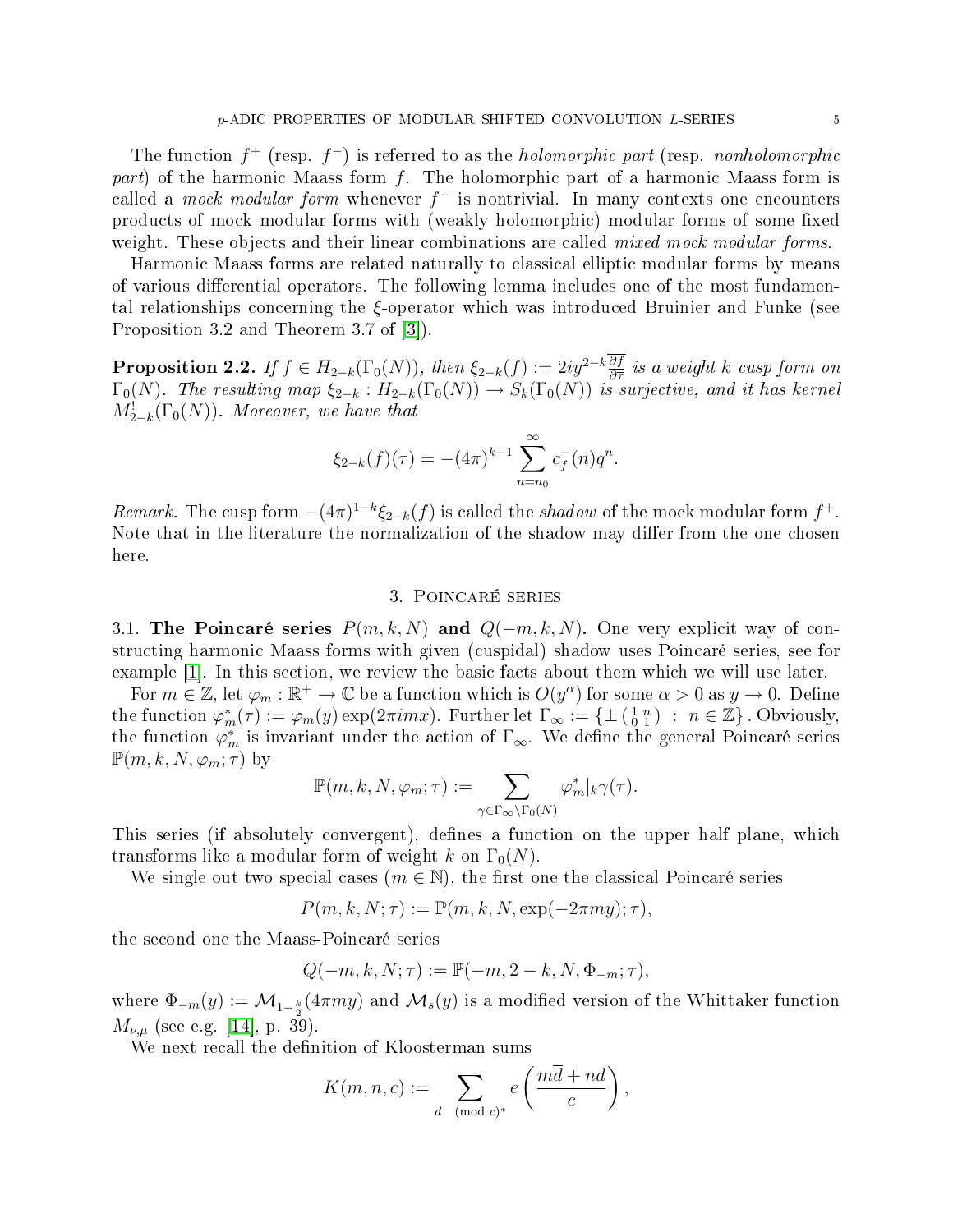where  $e(\alpha) := e^{2\pi i \alpha}$ . The sum over d runs through the primitive residue classes modulo c, and  $\overline{d}$  denotes the multiplicative inverse of  $d$  modulo  $c$ .

The Fourier expansions of the classical Poincaré series (see e.g. [\[9\]](#page-11-10)), as well as those of the Maass-Poincaré series treated in e.g.  $[1, 2, 5, 7, 13]$  $[1, 2, 5, 7, 13]$  $[1, 2, 5, 7, 13]$  $[1, 2, 5, 7, 13]$  $[1, 2, 5, 7, 13]$ , involve infinite sums of Kloosterman sums weighted by Bessel functions. The classical case is treated in the following lemma.

**Lemma 3.1.** If  $k \geq 2$  is even and  $m, N \in \mathbb{N}$ , then the following are true for the Poincaré series

$$
P(m, k, N; \tau) = qm + \sum_{n=1}^{\infty} a_m(n) q^n.
$$

(1) We have that  $P(m, k, N; \tau) \in S_k(\Gamma_0(N))$  and the coefficients are given by

$$
a_m(n) = 2\pi (-1)^{\frac{k}{2}} \left(\frac{n}{m}\right)^{\frac{k-1}{2}} \sum_{\substack{c>0 \\ c \equiv 0 \pmod{N}}} \frac{K(m, n, c)}{c} \cdot J_{k-1}\left(\frac{4\pi \sqrt{mn}}{c}\right),
$$

where J denotes the usual J-Bessel function. (2) We have that  $P(-m, k, N; \tau) \in M_k^!(\Gamma_0(N))$  and for positive integers n we have

$$
a_{-m}(n) = 2\pi (-1)^{\frac{k}{2}} \left(\frac{n}{m}\right)^{\frac{k-1}{2}} \sum_{\substack{c>0 \ \text{ (mod } N)}} \frac{K(-m, n, c)}{c} \cdot I_{k-1}\left(\frac{4\pi\sqrt{|mn|}}{c}\right),
$$

where I denotes the usual I-Bessel function.

For the case of Maass-Poincaré series we have the following result.

<span id="page-5-0"></span>**Lemma 3.2.** If  $k \geq 2$  is even and  $m, N \geq 1$ , then  $Q(-m, k, N; \tau)$  is in  $H_{2-k}(\Gamma_0(N))$ . Moreover, we have a Fourier expansion of the shape

$$
Q(-m, k, N; \tau) = (1 - k) \left( \Gamma(k - 1; 4\pi my) - \Gamma(k - 1) \right) q^{-m} + \sum_{n \in \mathbb{Z}} c_m(n, y) q^n.
$$

(1) If  $n < 0$ , then

$$
c_m(n, y) = 2\pi i^k (1 - k) \Gamma(k - 1; 4\pi |n|y) \left| \frac{n}{m} \right|^{\frac{1 - k}{2}} \times \sum_{\substack{c > 0 \\ c \equiv 0 \pmod{N}}} \frac{K(-m, n, c)}{c} \cdot J_{k-1} \left( \frac{4\pi \sqrt{|mn|}}{c} \right).
$$

(2) If  $n > 0$ , then

$$
c_m(n,y) = -2\pi i^k \Gamma(k) \left(\frac{n}{m}\right)^{\frac{1-k}{2}} \sum_{\substack{c>0\\c\equiv 0\pmod{N}}} \frac{K(-m,n,c)}{c} \cdot I_{k-1}\left(\frac{4\pi\sqrt{|mn|}}{c}\right).
$$

(3) If  $n = 0$ , then

$$
c_m(0, y) = -(2\pi i)^k m^{k-1} \sum_{\substack{c>0\\c\equiv 0\pmod{N}}} \frac{K(-m, 0, c)}{c^k}.
$$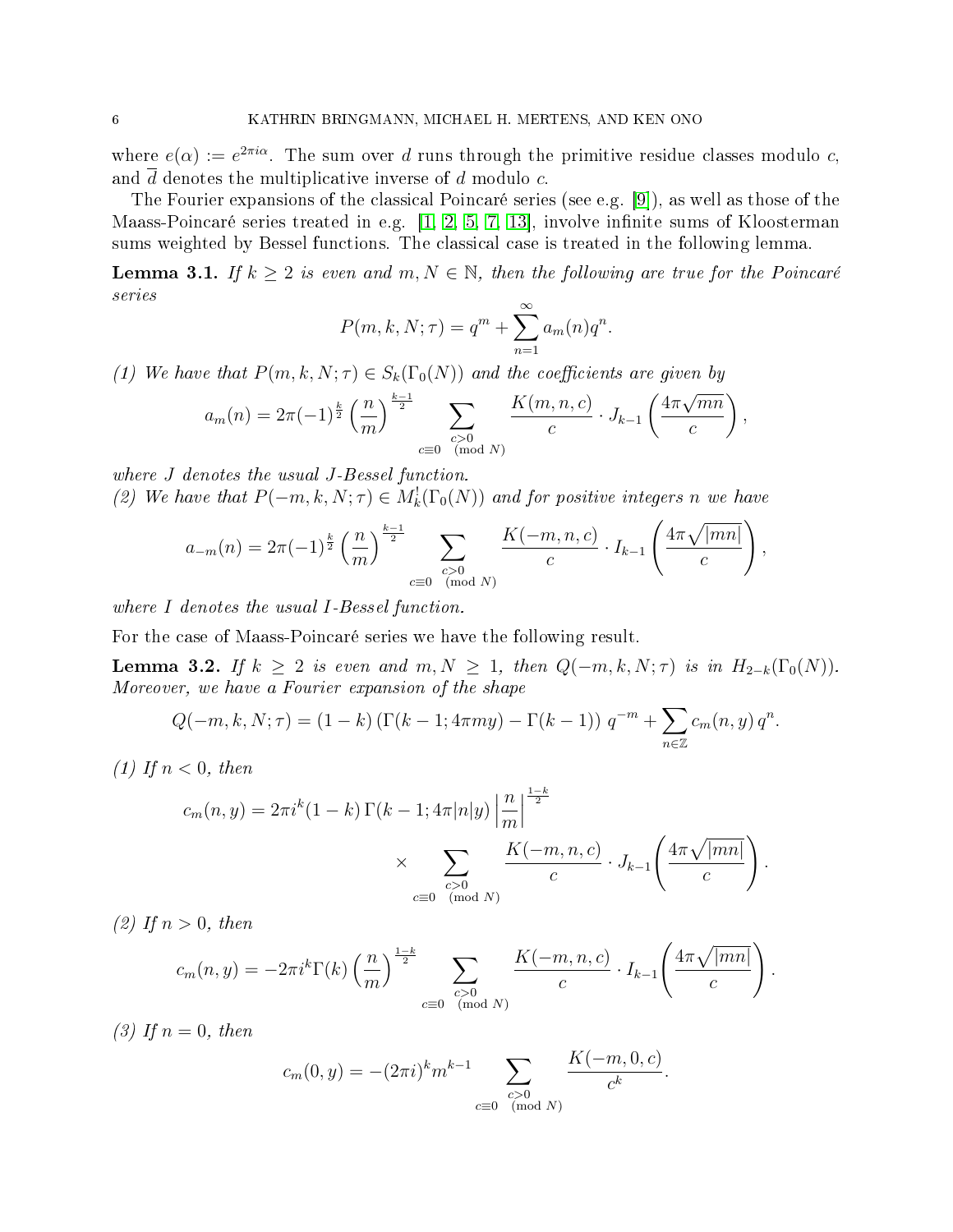These two kinds of Poincaré series are intimately related via the ξ-operator from the theory of harmonic Maass forms. The proof of this fact follows easily from the formulas above.

<span id="page-6-2"></span>**Lemma 3.3.** If  $k \geq 2$  is even and  $m, N \geq 1$ , then

$$
\xi_{2-k}(Q(-m,k,N;\tau)) = (4\pi)^{k-1}m^{k-1}(k-1)P(m,k,N;\tau) \in S_k(\Gamma_0(N)).
$$

3.2. Kloosterman sums. Apart from their appearance in Fourier expansions of Poincaré series, Kloosterman sums are an important object of study for their own sake. We recall the following well-known multiplicativity property, which follows from the Chinese Remainder Theorem (see, e.g. equation (1.59) in [\[10\]](#page-11-15)).

<span id="page-6-1"></span>**Lemma 3.4.** For coprime positive integers c and d we have

$$
K(m, n, c_1c_2) = K(m\overline{c_2}, n\overline{c_2}, c_1) K(m\overline{c_1}, n\overline{c_1}, c_2),
$$

where  $\overline{c_2}$  is the multiplicative inverse of  $c_2$  modulo  $c_1$  and vice versa.

This implies the following elementary, but important observation.

<span id="page-6-0"></span>**Lemma 3.5.** Let p be a prime and  $m, n, c \in \mathbb{N}$  such that  $p \nmid m$ . Then we have

$$
K(m, np, p^2c) = 0.
$$

*Proof.* By Lemma [3.4](#page-6-1) it suffices to show the assertion for c a power of p, say  $cp^2 = p^r$  with  $r \geq 2$ . We write  $d \in (\mathbb{Z}/p^r\mathbb{Z})^*$  as  $d = s + \ell p^{r-1}$  with  $s \in (\mathbb{Z}/p^{r-1}\mathbb{Z})^*$  and  $\ell \in \mathbb{Z}/p\mathbb{Z}$ . It is easily checked that then  $\bar{d} = \bar{s} - \bar{s}^2 \ell p^{r-1}$ , where  $\bar{s}$  is the multiplicative inverse of s modulo  $p^{r-1}.$  Thus we can write

$$
K(m, pn, p^r) = \sum_{s \pmod{p^{r-1}}^*} \sum_{\ell \pmod{p}} e\left(\frac{m(\overline{s} - \overline{s}^2 \ell p^{r-1}) + np(s + \ell p^{r-1})}{p^r}\right)
$$
  
= 
$$
\sum_{s \pmod{p^{r-1}}^*} e\left(\frac{m\overline{s} + pn s}{p^r}\right) \sum_{\ell \pmod{s}} e\left(-\frac{\ell \overline{s}}{p}\right).
$$

The inner sum runs over all pth roots of unity and is therefore zero, which in turn implies the claim.  $\square$ 

3.3. The special case of newforms in Theorem [1.1.](#page-2-1) Here we apply some of the previous results to the harmonic Maass forms and weakly holomorphic modular forms which are pertinent to Theorem [1.1.](#page-2-1)

<span id="page-6-3"></span>**Theorem 3.6.** Let f be as in Theorem [1.1.](#page-2-1) Then the following are all true.

 $(1)$  We have that f may be expressed as a finite linear combination of the form

$$
f(\tau) = \sum_{p \nmid m} \alpha_m P(m, k, N; \tau),
$$

with  $\alpha_m \in \mathbb{C}$ .

(2) In terms of the linear combination in (1), if  $Q(\tau) := \sum$  $\overline{p\nmid m}$  $\frac{\alpha_m}{m^{k-1}}Q(-m, k, N; \tau)$ , then

$$
\xi_{2-k}(Q) = (4\pi)^{k-1}(k-1)f.
$$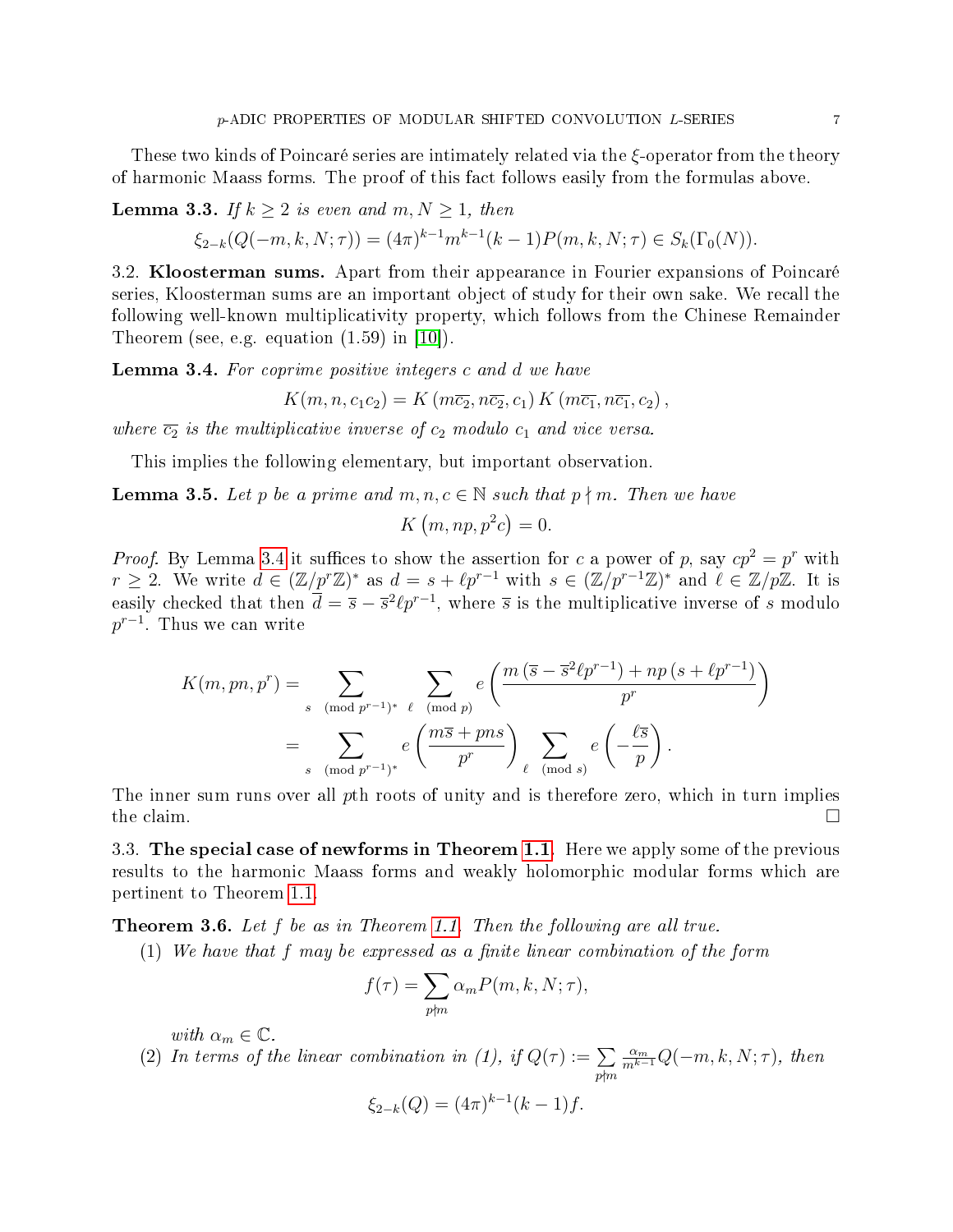- (3) If  $Q^+(\tau) = \sum_n a_Q^+(n)q^n$ , then  $a_Q^+(pn) = 0$  for all  $n \in \mathbb{N}$ .
- (4) We have that  $D^{k-1}(Q^+) \in M_k^!(\Gamma_0(N))$ , where  $D := \frac{1}{2\pi i}$  $\frac{\partial}{\partial \tau}$  denotes the renormalized holomorphic derivative.

*Proof.* (1) Since  $f(\tau) = \sum_{n=0}^{\infty}$  $n=1$  $a_f(n)q^n$  is a newform on  $\Gamma_0(N)$  with  $p^2 \mid N$ , we know from Theorem 4.6.17. of [\[12\]](#page-11-16) that the coefficient  $a_f(p)$  vanishes, thus, by multiplicativity, we have  $a_f (pn) = 0$  for all  $n \in \mathbb{N}$ . By the Petersson coefficient formula

$$
\langle f, P(m, k, N; \bullet) \rangle = \frac{(k-2)!}{(4\pi m)^{k-1}} a_f(m)
$$

we therefore see that every Poincaré series  $P(pm, k, N; \bullet)$  lies in the orthogonal complement of f, which implies our assertion.

Claim (2) follows immediately from Lemma [3.3,](#page-6-2) claim (3) is clear from Lemmas [3.2](#page-5-0) and [3.5,](#page-6-0) and (4) is an immediate consequence of Bol's identity

$$
D^{k-1}(f) = (-4\pi)^{1-k} R_{2-k}^{k-1}(f),
$$

where  $R_k = 2i \frac{\partial}{\partial \tau} + \frac{k}{y}$  $\frac{k}{y}$  denotes the classical Maass raising operator and  $R_k^n := R_{k+2(n-1)} \circ ... \circ R_k$  $R_{k+2} \circ R_k$ , whose extension to harmonic Maass forms is Theorem 1.1 of [\[4\]](#page-11-5).

## 4. The generating function of shifted convolution L-values

In this section we recall the main ideas and results from [\[11\]](#page-11-4). For this, let  $f \in S_k(\Gamma_0(N))$ be a cusp form with even weight  $k \geq 2$ . Recall the definitions of the shifted convolution Dirichlet series  $D(f, f, h; s)$  from [\(1.1\)](#page-0-1) and of the symmetrized shifted convolution Dirichlet series  $\widehat{D}(f, f, h; s)$  from [\(1.2\)](#page-1-1). The following theorem is a special case of a theorem proved by the second two authors.

<span id="page-7-0"></span>**Theorem 4.1** ([\[11\]](#page-11-4), Theorem 1.1). The generating function  $\mathbb{L}(f, f; \tau)$  from [\(1.3\)](#page-1-2) is the sum of a weight 2 mixed mock modular form and a weight 2 weakly holomorphic quasimodular form on  $\Gamma_0(N)$ . More precisely, if  $M_f$  denotes a harmonic Maass form whose shadow is f, then there exists a weakly holomorphic quasimodular form  $F \in M_2^1(\Gamma_0(N))$  such that

$$
\mathbb{L}(f, f; \tau) = -\frac{1}{(k-2)!} M_f^+(\tau) \cdot f(\tau) + F(\tau).
$$

Two remarks.

 $(1)$  In  $|11|$  the second two authors considered a more general definition of the symmetrized Dirichlet series for pairs of cusp forms  $f_1$  and  $f_2$  with weights  $k_1 \geq k_2$ . For every non-negative integer  $\nu$  with  $\nu \leq \frac{k_1-k_2}{2}$  $\frac{-k_2}{2}$  they investigated analogous generating functions  $\mathbb{L}^{(\nu)}(f_1, f_2; \tau)$ which involve higher weight modular forms arising from  $f_1$  and  $f_2$ . For these generating functions they proved a similar result where one replaces the mixed mock modular forms by the *ν*th order Rankin-Cohen bracket  $[M_{f_1}^+, f_2]_\nu$ .

(2) If we can choose the function  $M_f$  so that  $M_f^+ \cdot f$  is holomorphic on the complex upper half-plane and bounded near representatives of all cusps of  $\Gamma_0(N)$ , then we can find the function  $F$  in Theorem [4.1](#page-7-0) in the finite-dimensional space of quasimodular forms  $M_2(\Gamma_0(N)) = M_2(\Gamma_0(N)) \oplus \mathbb{C}E_2$ . We note that such an  $M_f$  usually does not exist.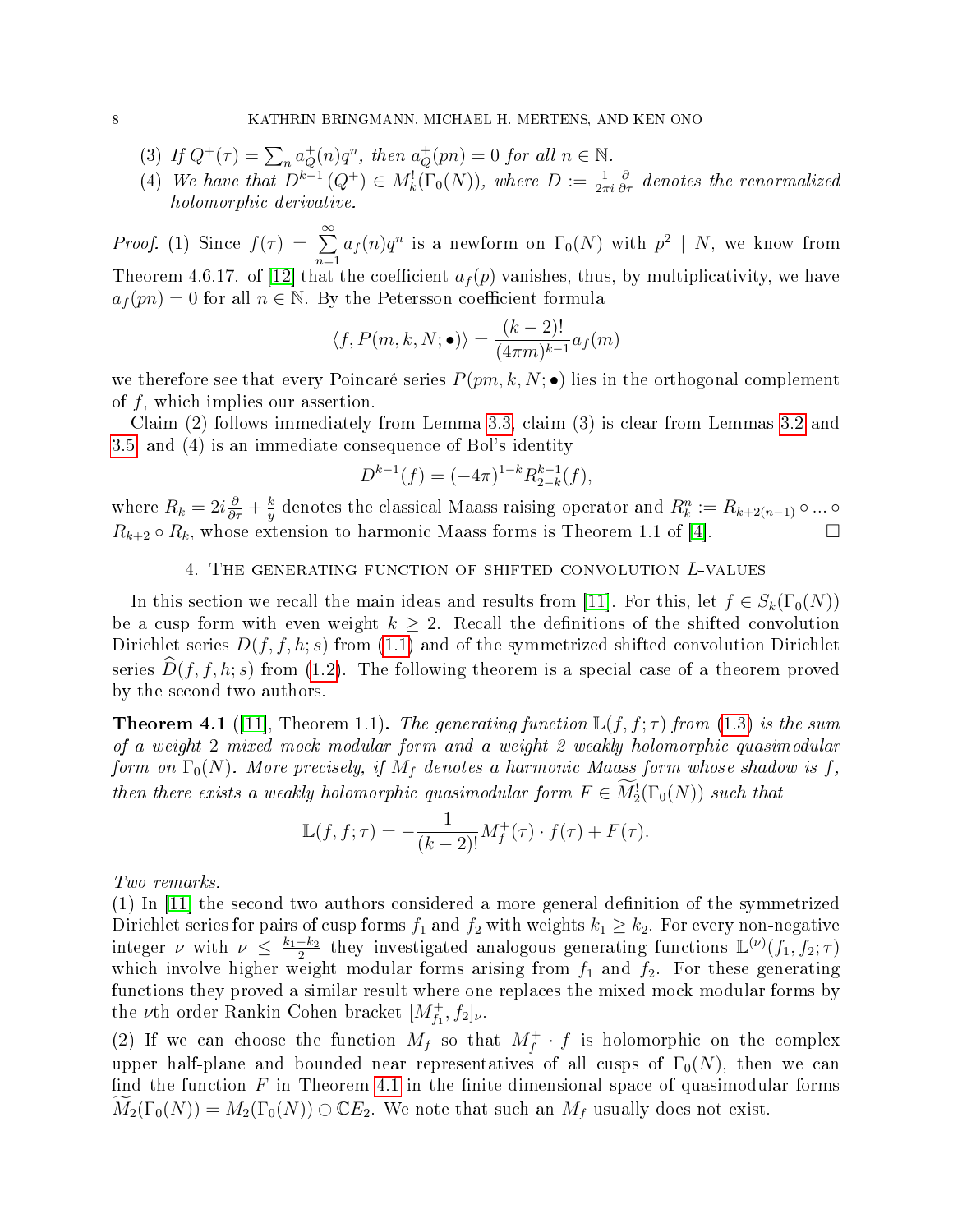For concrete examples it is often handy to work with the following immediate corollary of Theorem [4.1](#page-7-0) and Lemma [3.3.](#page-6-2)

**Corollary 4.2.** Suppose that  $k \geq 2$  is even and m is a positive integer. If  $P(\tau) :=$  $P(m, k, N; \tau) \in S_k(\Gamma_0(N))$  and  $Q(\tau) := Q(-m, k, N; \tau) \in H_{2-k}(\Gamma_0(N))$ , then

$$
\mathbb{L}(P, P; \tau) = \frac{1}{m^{k-1} \cdot (k-1)!} \cdot Q^+(\tau)P(\tau) + F(\tau),
$$

where  $F \in M_2^!(\Gamma_0(N))$ . Moreover, if  $m = 1$ , then  $F \in M_2(\Gamma_0(N))$ .

## 5. Proof of Theorem [1.1](#page-2-1)

Let  $f \in S_k(\Gamma_0(N))$  be a normalized newform of non-squarefree level N whose coefficients lie in a number field  $K$  and let  $p$  be a prime with  $p^2 \mid N.$  Further let  $\mathcal{M}_f(\tau)$  be a harmonic Maass form with holomorphic part

$$
\mathcal{M}_f^+(\tau) = \sum_{n \gg -\infty} c^+(n)q^n
$$

which is good for f in the sense of [\[4,](#page-11-5) [6\]](#page-11-6). This means that  $\mathcal{M}_f$  has the following properties:

- (1) The principal part of  $\mathcal{M}_f^+$  at the cusp  $\infty$  is in  $K[q^{-1}]$ .
- (2) The principal parts of  $\mathcal{M}_f^+$  at all other cusps is constant.
- (3) We have that  $\xi_{2-k}(\mathcal{M}_f) = \frac{f}{\|f\|^2}$ , where  $\|f\|$  denotes the Petersson norm of f.

By Proposition 5.1 in [\[4\]](#page-11-5) we know that such an  $\mathcal{M}_f$  always exists.

Now we know from Theorem [4.1](#page-7-0) that

(5.1) 
$$
\mathbb{L}(f, f; \tau) = \frac{(4\pi)^{k-1} ||f||^2}{(k-2)!} \mathcal{M}_f^+(\tau) f(\tau) + \mathcal{Q}_f(\tau),
$$

for a suiting weakly holomorphic quasimodular form  $\mathcal{Q}_f \in M_2^1(\Gamma_0(N))$ . Theorem 1.1 in [\[6\]](#page-11-6) yields that for every  $\alpha \in \mathbb{C}$  with  $\alpha - c^+(1) \in K$  the coefficients of the normalized mock modular form

<span id="page-8-0"></span>
$$
\mathcal{F}_{\alpha}(\tau) := \mathcal{M}_f^+(\tau) - \alpha \mathcal{E}_f(\tau)
$$

lie in the number field K as well. Of course we can always choose  $\alpha = c^+(1)$ . In the case where f has CM by a field of discriminant d, Theorem 1.3 in [\[4\]](#page-11-5) tells us that we can even choose  $\alpha = 0$  if we replace K by  $K(\zeta_{Nd})$ , the Ndth cyclotomic field over K.

Since by Theorem 1.1 of [\[4\]](#page-11-5)  $D^{k-1}(\mathcal{F}_{\alpha}) \in M^!_k(\Gamma_0(N))$ , we can write  $\mathcal{F}_{\alpha}$  as an Eichler integral  $\mathcal{F}_{\alpha}=\mathcal{E}_{g_{\alpha}}$  for some

$$
g_{\alpha}(\tau) = \sum_{n \gg -\infty} a^{(\alpha)}(n) q^n \in M_k^!(\Gamma_0(N)).
$$

Since  $M_k^!(\Gamma_0(N))$  has a basis consisting of forms with integral Fourier coefficients, we know that the coefficients of  $g_{\alpha}$  must have bounded denominators, in particular the *p*-adic valuation of  $g_{\alpha}$ ,  $v_p(g_{\alpha}) := \inf v_p(u^{(\alpha)}(n))$ , is bounded from below. By Theorem [3.6,](#page-6-3) we know that  $a^{(\alpha)}(n) \, = \, 0$  whenever  $p \, \mid \, n$  so that there can't be arbitrarily high negative powers of  $p$ dividing the Fourier coefficients of  $\mathcal{F}_{\alpha}$  either, so that we can assume without loss of generality that the coefficients are *p*-integral, i.e,  $v_p(\mathcal{F}_\alpha) \geq 0$ .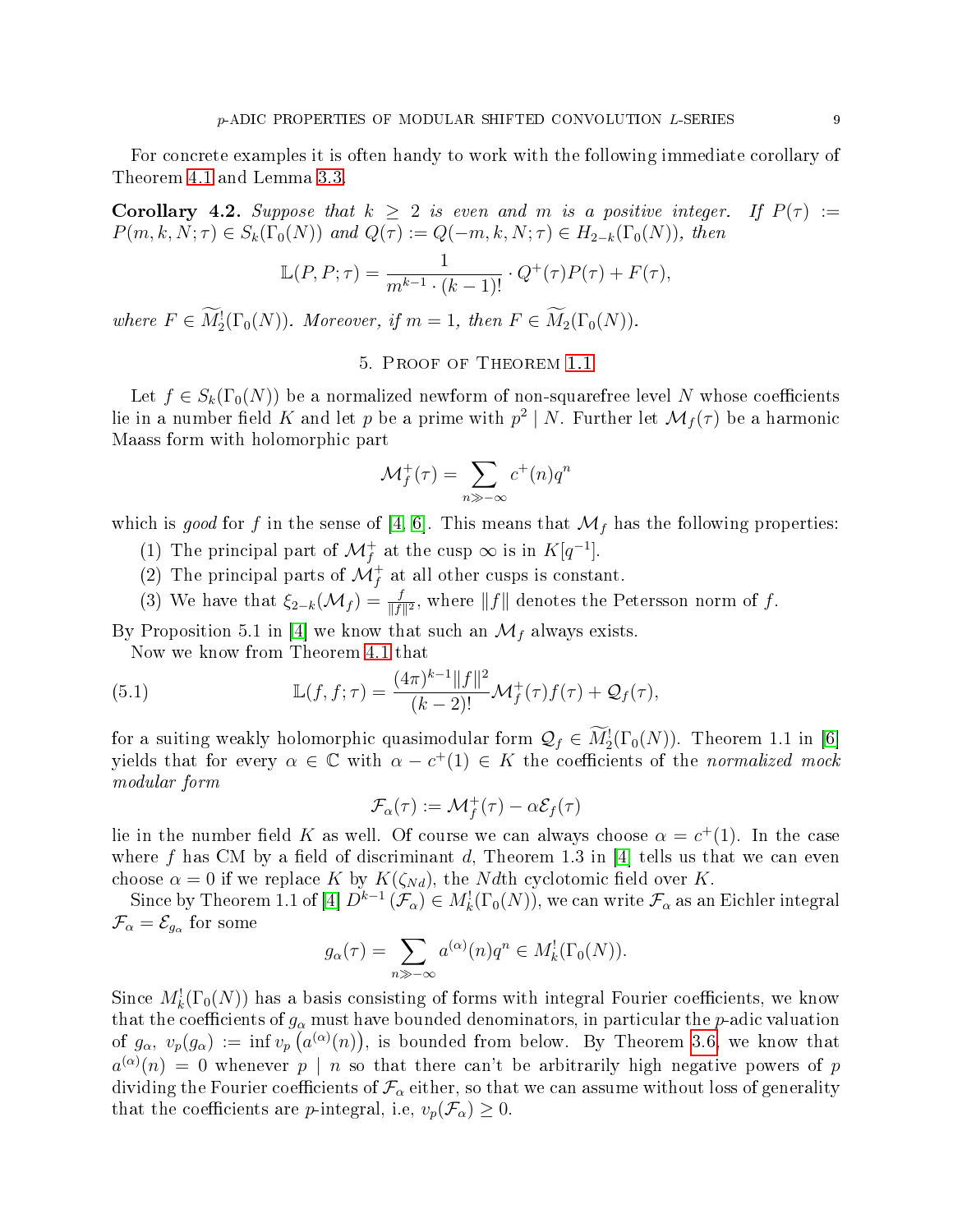For *n* coprime to *p* and  $t \in \mathbb{N}$ , we have the congruence

$$
n^{1-k} \equiv n^{(p-1)p^{t-1}+1-k} \pmod{p^t},
$$

which implies that for every  $r, t \in \mathbb{N}$  with  $r\varphi(p^t) \geq k-1$ ,  $\varphi$  denoting Euler's  $\varphi$ -function, we have that

$$
\mathcal{F}_{\alpha} \equiv D^{r(p-1)p^{t-1}-k+1}(g_{\alpha}) \pmod{p^t}.
$$

Now  $g_{\alpha}$  is a weakly holomorphic p-adic modular form of weight k in the sense of Serre [\[19\]](#page-12-0) and by Théorème 5 (p. 211) of [\[19\]](#page-12-0), we know that the operator D maps  $p$ -adic modular forms of weight k to p-adic modular forms of weight  $k + 2$ . This follows immediately from the fact that the *Serre derivative*  $\theta(g) := D(g) - \frac{k}{12}E_2g$ , maps modular forms of weight k to modular forms of weight  $k + 2$  and that  $E_2$  is a p-adic modular form of weight 2. But this means that we have found a  $p$ -adically convergent sequence of  $p$ -adic modular forms which converges to  $\mathcal{F}_{\alpha}$ , so  $\mathcal{F}_{\alpha}$  is a p-adic modular form as well. Since the sequence of weights  $2-k+r(p-1)p^{t-1}$  p-adically converges to  $2-k,$  the weight of  $\mathcal{F}_{\alpha}$  as a p-adic modular form is indeed  $2-k$ , so that

$$
\mathcal{F}_{\alpha}f = \mathcal{M}_f^+ f - \alpha \mathcal{E}_f f
$$

becomes a  $p$ -adic modular form of weight 2. If we now apply this in  $(5.1)$ , our theorem follows.

Remark. Note that with the definitions from the above proof we can be more precise and make the constants explicit. For the non-CM case we can choose  $\mathcal{L}(f) = \mathcal{F}_{c^+(1)}$  and therefore  $\delta_1 = \frac{(4\pi)^{k-1}||f||^2}{(k-2)!} \cdot p^{\ell}$  for a suitable exponent  $\ell \in \mathbb{N}$  and  $\delta_2 = \delta_1 \cdot c^+(1)$ .

## 6. Example

<span id="page-9-0"></span>Consider the newform  $f(\tau) := \eta(3\tau)^8 \in S_4(\Gamma_0(9))$ , where  $\eta(\tau)$  is Dedekind's eta-function. This form has complex multiplication by  $\mathbb{Q}(\sqrt{-3})$ , and is a multiple of the Poincaré series  $P(1, 4, 9; \tau)$  since this space of cusp forms is one-dimensional. Theorem [1.1](#page-2-1) applies for the prime  $p = 3$ . Using a computer, one obtains the following numerical approximations for the first few shifted convolution values.

| $\left  \widehat{D}(f,f,h;3) \right $ -10.7466 12.7931 6.4671 -79.2777 64.2494 |  |  |
|--------------------------------------------------------------------------------|--|--|

We note that  $\widehat{D}(f, f, h; 3) = 0$  whenever n is not a multiple of 3. We define real numbers  $\beta, \gamma$ , and  $\delta$  which are approximately

$$
\beta := \frac{(4\pi)^3}{2} \cdot ||P(1,4,9)||^2 = 1.0468\dots, \quad \gamma = -0.0796\dots, \quad \delta = -0.8756\dots.
$$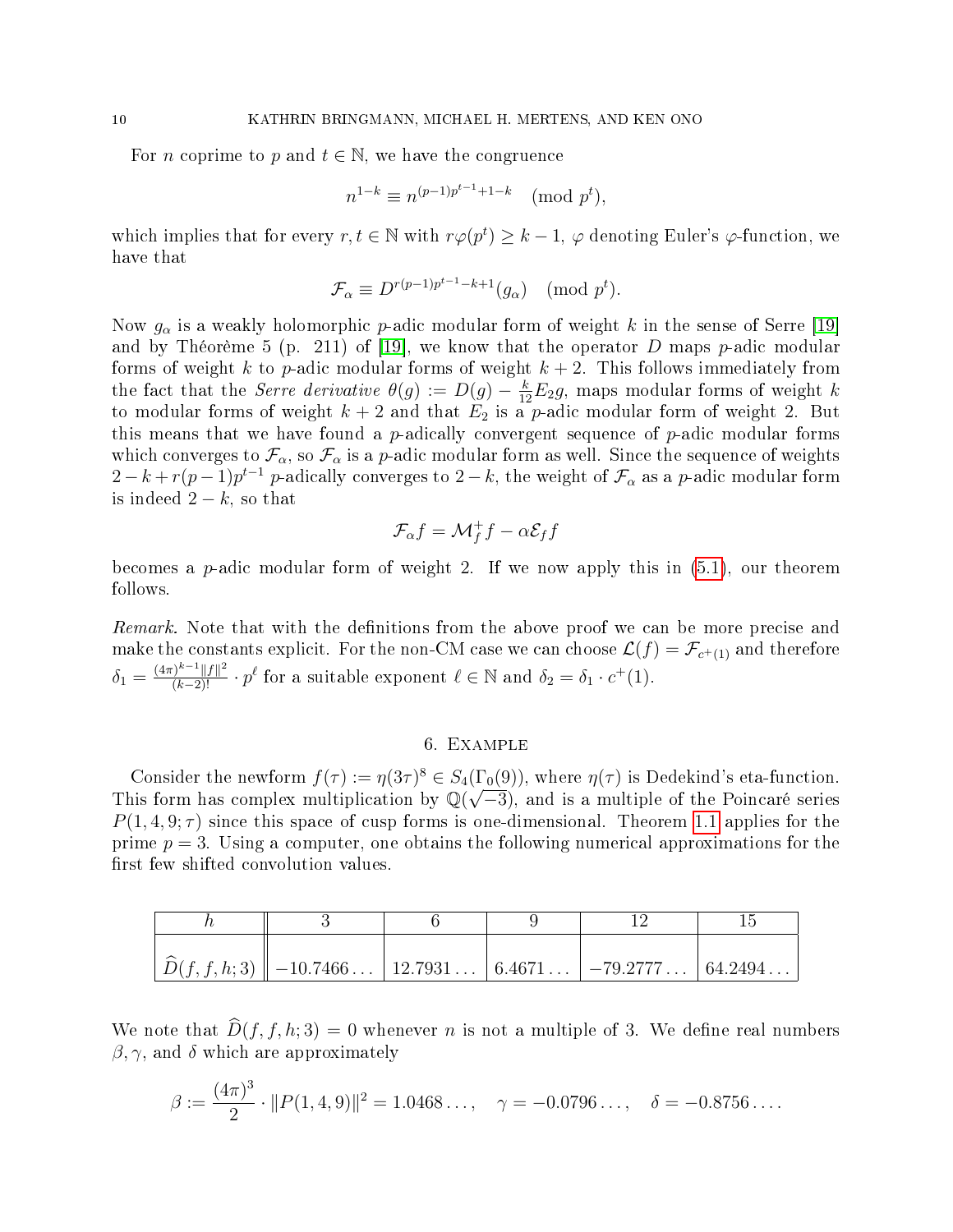As explained earlier, these real numbers arise naturally from the theory of Petersson inner products. By Theorem 1.1 of [\[11\]](#page-11-4), we have that

$$
\mathbb{L}(f, f; \tau) = \frac{f(\tau)Q^+(-1, 4, 9; \tau)}{\beta} + \gamma \left(1 - 24 \sum_{n=1}^{\infty} \sigma_1(3n)q^{3n}\right) + \delta \left(1 + 12 \sum_{n=1}^{\infty} \sum_{\substack{d|3n\\3\nmid d}} dq^{3n}\right).
$$

Since f has complex multiplication, we have chosen  $\delta_2 = 0$  in Theorem [1.1.](#page-2-1) In particular, we have that  $\delta_1 := 1/\beta$ ,

$$
\mathcal{L}_f(\tau) := Q^+(-1, 4, 9; \tau) = q^{-1} - \frac{1}{4}q^2 + \frac{49}{125}q^5 - \frac{3}{32}q^8 - \dots,
$$

and

$$
\mathcal{Q}_f(\tau) = \sum_{n=1}^{\infty} b_f(n) q^n := \gamma \left( 1 - 24 \sum_{n=1}^{\infty} \sigma_1(3n) q^{3n} \right) + \delta \left( 1 + 12 \sum_{\substack{n=1 \ d | 3n \\ 3 \nmid d}}^{\infty} dq^{3n} \right).
$$

We note that one can easily compute  $\mathcal{L}_f$  using the weight 4 weakly holomorphic modular form

$$
m(\tau) := \left(\frac{\eta(\tau)^3}{\eta(9\tau)^3} + 3\right)^2 \cdot \eta(3\tau)^8 = q^{-1} + 2q^2 - 49q^5 + 48q^8 + \dots
$$

It turns out that  $\mathcal{L}_f = -\mathcal{E}_m$ .

Theorem [1.1](#page-2-1) proves that  $\mathcal{L}_f$  is a weight −2 weakly holomorphic 3-adic modular form. In fact, it turns out that  $f\mathcal{L}_f$  is a weight 2 cuspidal 3-adic modular form. A straightforward argument proves that this product as a  $q$ -series is congruent to the constant 1 modulo 3. This in turns implies that if  $h \neq 0$ , then

$$
\widehat{D}(f, f, h; 3) - b_f(h) \in \frac{3}{\beta} \cdot \mathbb{Z}_{(3)},
$$

where  $\mathbb{Z}_{(3)}$  denotes the localization of  $\mathbb Z$  at 3, i.e., those rational numbers (in lowest terms) whose denominators are coprime to 3. Moreover, we have the following higher congruences for every non-negative integer  $n$ 

$$
\widehat{D}(f, f, 9n + 6; 3) - b_f(9n + 6) \in \frac{9}{\beta} \cdot \mathbb{Z}_{(3)},
$$
  

$$
\widehat{D}(f, f, 36n + 30; 3) - b_f(36n + 30)) \in \frac{27}{\beta} \cdot \mathbb{Z}_{(3)}.
$$

There are infinitely many such congruences modulo any power of 3.

One striking consequence of the fact that  $\mathcal{L}_f$  is a cuspidal 3-adic modular form is that modulo any fixed power of 3, say  $3^t$ , "almost all" of the coefficients of this p-adic modular form are divisible by  $3^t$ . Here we use "almost all" in the sense of arithmetic density (see [\[18\]](#page-12-2)). This is equivalent to the assertion that the rational numbers  $\beta(\hat{D}(f, f, h; 3) - b_f(h))$ are almost always multiples of any fixed power of 3.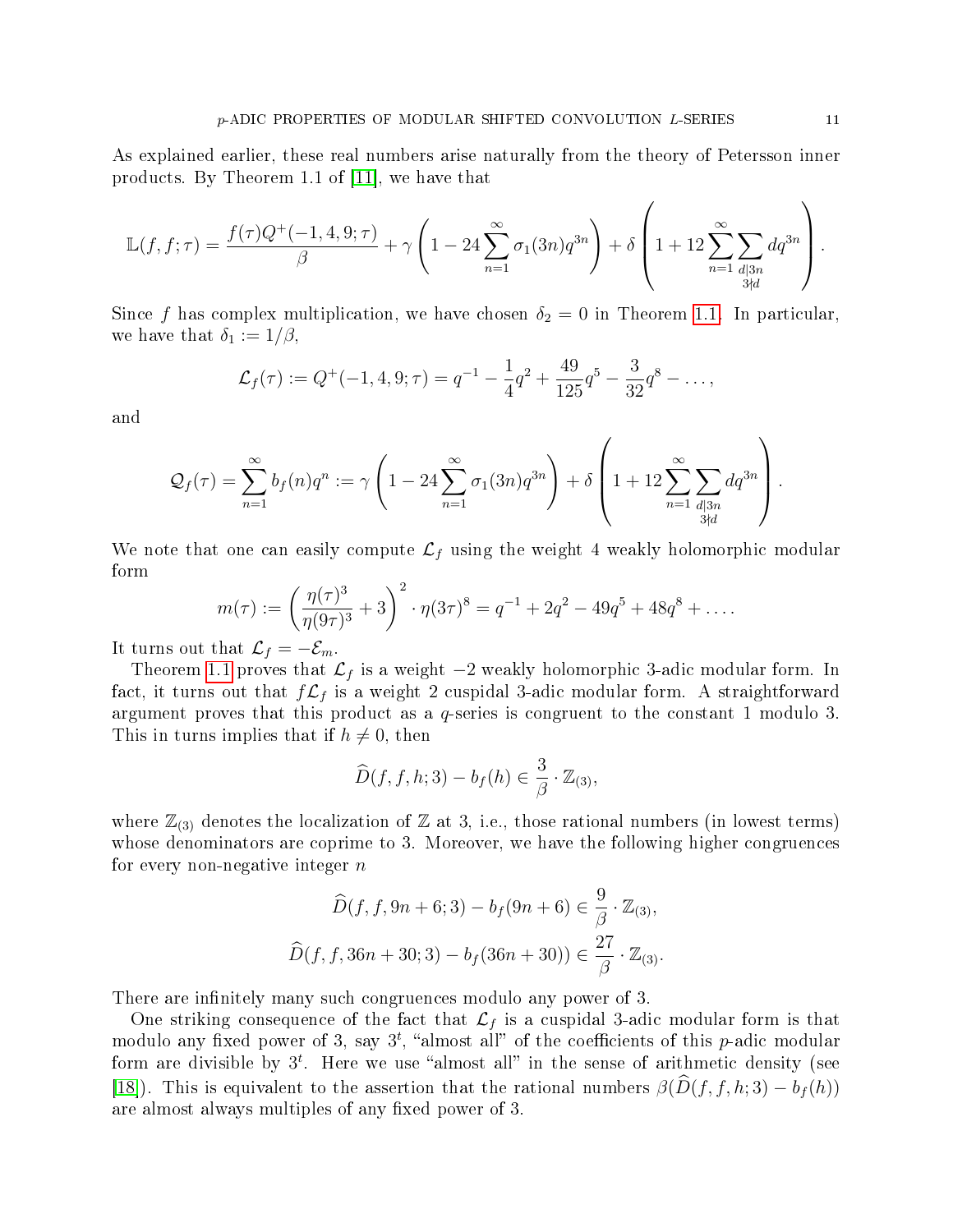To illustrate the phenomenon in general, we let

$$
\pi(3^t;X) := \frac{\#\{1 \le h \le X \; : \; \beta(\widehat{D}(f,f,h;3) - b_f(h)) \equiv 0 \pmod{3^t}\}}{X}.
$$

Here we illustrate these proportions for various small powers of 3. We stress that the convergence to 1 is extremely slow.

| X        | $\pi(3;X)$ | $\pi(9;X)$ | $\pi(27; X)   \pi(81; X)$   | $\pi(243, ; X)$ |
|----------|------------|------------|-----------------------------|-----------------|
| 3000     |            |            | $0.912$   $0.784$   $0.705$ | 0.676           |
| 6000     |            |            | $0.917$   $0.792$   $0.711$ | 0.679           |
| 9000     |            |            | $0.920$   $0.798$   $0.716$ | 0.680           |
| 12000    |            |            | $0.922$   $0.800$   $0.718$ | 0.681           |
| 15000    |            |            | $0.923$ $0.803$ $0.720$     | 0.683           |
|          |            |            |                             |                 |
| $\infty$ |            |            |                             |                 |

### **REFERENCES**

- <span id="page-11-9"></span>[1] K. Bringmann and K. Ono, Lifting cusp forms to Maass forms with an application to partitions, Proc. Natl. Acad. Sci., USA 104, No. 10 (2007), 3725–3731.
- <span id="page-11-11"></span>[2] J. H. Bruinier, Borcherds products on O(2, l) and Chern classes of Heegner divisors, Springer Lect. Notes Math. 1780, Springer-Verlag, Berlin, (2002).
- <span id="page-11-8"></span>[3] J. H. Bruinier and J. Funke, On two geometric theta lifts, Duke Math. J. 1 (2004), no. 125, 45–90.
- <span id="page-11-5"></span>[4] J. H. Bruinier, K. Ono, and R. C. Rhoades, *Differential operators for harmonic weak Maass forms* and the vanishing of Hecke eigenvalues, Math. Ann.  $342$  (2008), 673–693.
- <span id="page-11-12"></span>[5] J. D. Fay, Fourier coefficients of the resolvent for a Fuchsian group, J. Reine Angew. Math. 293/294  $(1977), 143 - 203.$
- <span id="page-11-6"></span>[6] P. Guerzhoy, Z. A. Kent, and Ken Ono, p-adic coupling of mock modular forms and shadows, Proc. Natl. Acad. Sci., USA 107 (2010), no. 14, 6169–6174.
- <span id="page-11-13"></span>[7] D. A. Hejhal, The Selberg trace formula for  $PSL(2,\mathbb{R})$ , Springer Lect. Notes in Math. 1001, Springer-Verlag, Berlin, 1983.
- <span id="page-11-3"></span>[8] J. Hoffstein and T A. Hulse, *Multiple Dirichlet series and shifted convolutions*, arXiv:1110.4868v2.
- <span id="page-11-10"></span>[9] H. Iwaniec, Topics in classical automorphic forms, Grad. Studies in Math. 17, Amer. Math. Soc., Providence, RI, 1997.
- <span id="page-11-15"></span>[10] H. Iwaniec and E. Kowalski, Analytic Number Theory, Colloquium Publications 53, Amer. Math. Soc., Providence, RI, 2004.
- <span id="page-11-4"></span>[11] M. H. Mertens and K. Ono, Special values of shifted convolution Dirichlet series, accepted for publication in Mathematika.
- <span id="page-11-16"></span>[12] T. Miyake, Modular Forms, Springer Monographs in Mathematics, Springer Science & Business Media, 2006.
- <span id="page-11-14"></span>[13] D. Niebur, A class of nonanalytic automorphic functions, Nagoya Math. J.  $52$  (1973), 133–145.
- <span id="page-11-7"></span>[14] K. Ono, Unearthing the visions of a master: harmonic Maass forms and number theory, Current Developments in Mathematics  $2008$  (2009), 347-454.
- <span id="page-11-0"></span>[15] R. A. Rankin, Contributions to the theory of Ramanujan's function  $\tau(n)$ , Proc. Camb. Philos. Soc. 35 (1939), 357-372.
- <span id="page-11-1"></span>[16] A. Selberg, Bemerkungen über eine Dirichletsche Reihe, die mit der Theorie der Modulformen nahe verbunden ist, Arch. Math. Naturvid.  $43$  (1940), 47–50.
- <span id="page-11-2"></span>[17]  $\ldots$ , On the estimation of Fourier coefficients of modular forms, Proc. Sympos. Pure Math. Vol VIII, Amer. Math. Soc., Providence, RI, 1965, 1-15.